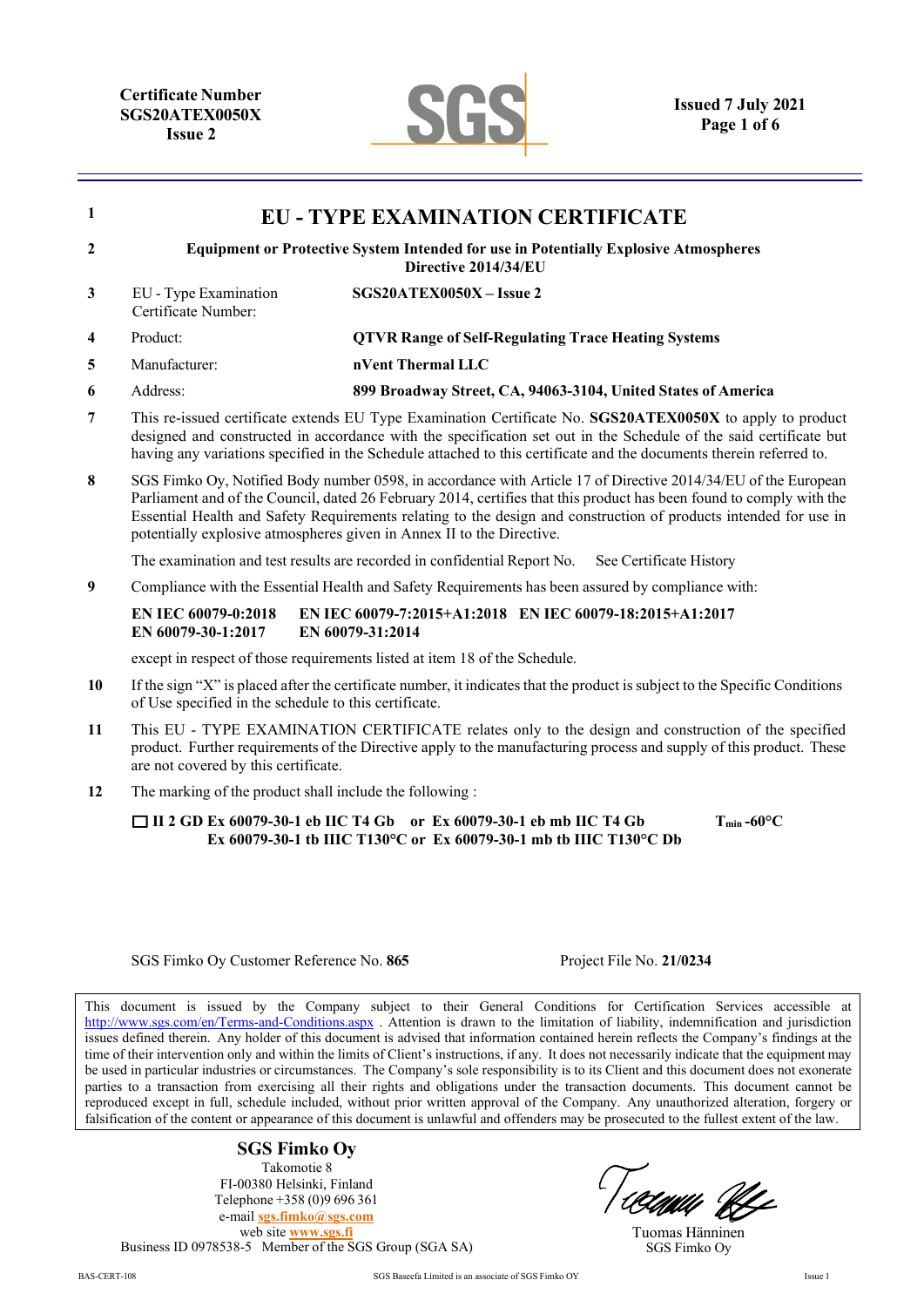

# **13 Schedule**

# **14 Certificate Number SGS20ATEX0050X – Issue 2**

### **15 Description of Product**

The QTVR Range of Self-Regulating Trace Heating Systems is of the parallel circuit self-regulating type, rated at up to 277V, with power output up to 66W/m (20W/ft). The units have a maximum self-limiting temperature of 130°C. The systems are also suitable for applications at lower temperatures when used as part of a stabilised design. The limiting temperatures of the end seals, splices and power connections must be observed as part of the self-limiting or stabilised design.

Each trace heating system comprises:

- the active heating cable.

- an end seal for terminating the remote end of the unit.

- a cable gland for connecting the powered end of the unit to a suitable terminal enclosure, or alternative integrated power connection systems.

The active heating cable comprises two stranded copper conductors around which is extruded a semi-conductive core material. This core material increases in resistance with increasing temperature and gives the cable its self-limiting property. This semi conductive core with embedded conductors forms the active part of the heating cable. An extruded layer of fluoropolymer serves to insulate the semi conductive core from the conductive covering, covering the active heater. A protective anti-corrosion fluoropolymer sheath may be extruded over the conductive covering.

The declared maximum withstand temperature for the range is 135°C and the minimum installation temperature is -60°C.

#### CABLE ACCESSORIES

END SEALS

The end seals for terminating the remote end of the unit may be the following types:

Types E-100-L or E-100, which are mechanical end seals incorporating an end cap which is filled with silicone grease sealant covered by certificates Sira14ATEX3015X and PTB09ATEX1060U.

Types E-100-L-A or E-100-A, which are mechanical end seals incorporating an end cap which is filled with silicone grease sealant.

A Raychem Type E-20 heat shrink end seal kit.

Type E-150 mechanical end seals, covered by certificate DEKRA20ATEX0011U.

#### SPLICES AND JOINTS

The following splicing and jointing arrangements are provided:

A Raychem Type S-20 heat shrink splice kit for connecting lengths of active heating cable.

A Raychem T-100 tee connection system, certificate PTB20ATEX1008U, for connecting up to three heater cables.

Type S-150 mechanical splice kit, covered by certificate DEKRA20ATEX0011U.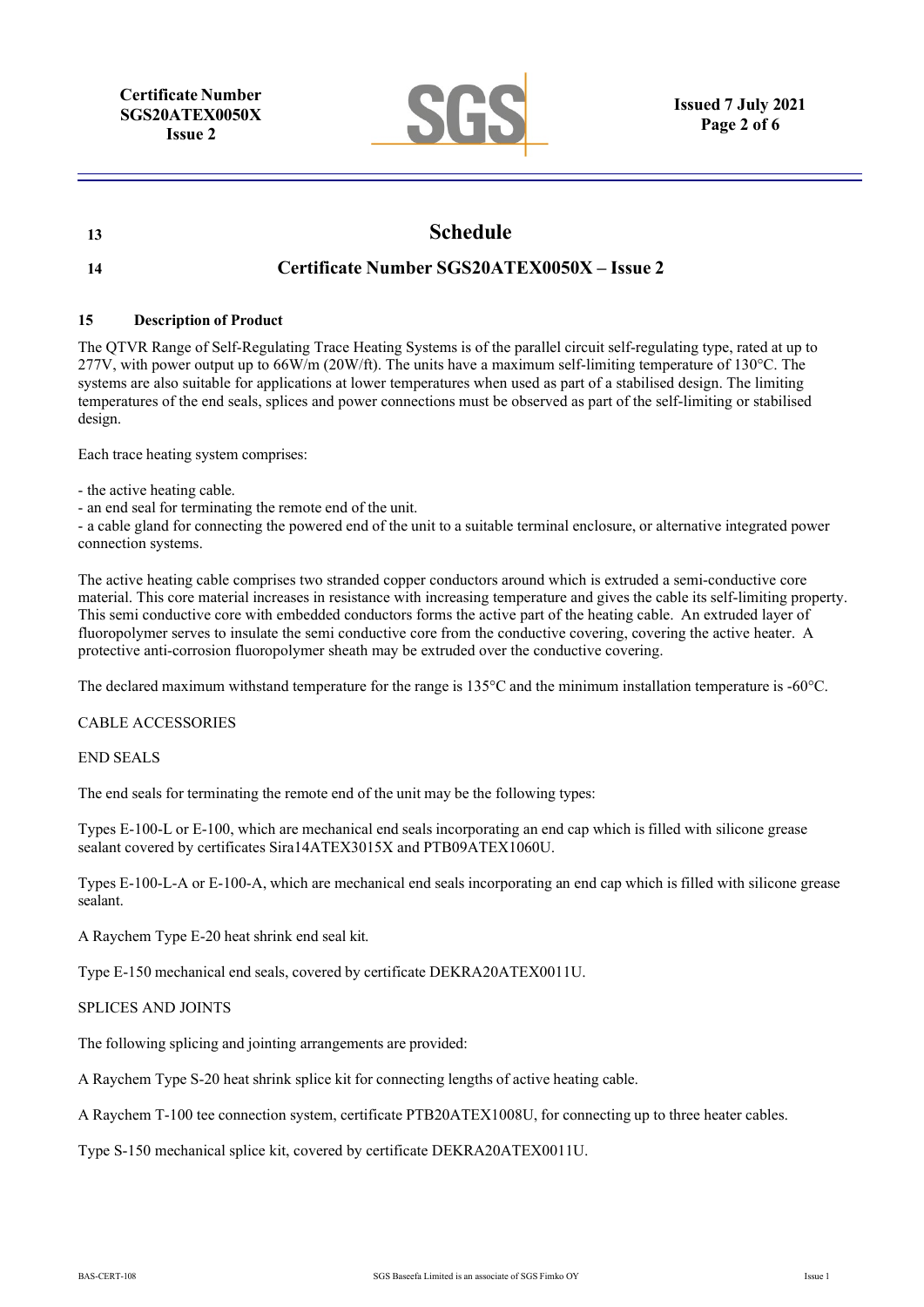

#### POWER CONNECTIONS

Power connection may be achieved by the following means:

| Connection<br>Type                       | <b>ATEX Certificate</b> |
|------------------------------------------|-------------------------|
| <b>JBM-100</b>                           | PTB20ATEX1008U          |
| <b>JBS-100</b>                           | PTB20ATEX1008U          |
| <b>JBU-100</b>                           | PTB20ATEX1008U          |
| $C-150-E$                                | DEKRA20ATEX0011U        |
| C25-21 Connection Kit                    | Baseefa16ATEX0037U      |
| C25-100 Connection Kit                   | Baseefa16ATEX0038U      |
| C25-100-Metal / C3/4-100-Metal /         |                         |
| $C25-100$ -Metal-NP / $C3/4-100$ -Metal- | Baseefa16ATEX0039U      |
| NP / C25-100-Metal-SS Kits               |                         |

The C25-100-Metal / C3/4-100-Metal / C25-100-Metal-NP / C3/4-100-Metal-NP / C25-100-Metal-SS Kits include M25 or ¾ NPT gland to Sira01ATEX1270X and core sealer to Baseefa15ATEX0194U.

A number of power levels and voltages, up to the maximum specified, are included in the range. They are identified in the following manner:



### TEMPERATURE CLASS

The self-limiting QTVR trace heating cable has a temperature class of T4.

Any of the products in the range may be considered as part of a stabilised design system. In such a system the design is based upon the use of nVent proprietary software Trace calc Pro. The algorithm defined in this software may be used in additional design software. These designs may carry temperature classes other than the T4 described above and are marked with the actual maximum temperature and the appropriate T class in parenthesis.

The minimum bending radii for QTVR trace heating cable at specific temperatures are shown in the table below:

| Temperature, $T$ (°C) | <b>Minimum Bending Radius (mm)</b> |
|-----------------------|------------------------------------|
| $-60 \le T \le -20$   | 35                                 |
| $-20 < T < -10$       | 30                                 |
| $-10 < T < 0$         | 25                                 |
| $0 \le T < +10$       | 20                                 |
| $T > +10$             |                                    |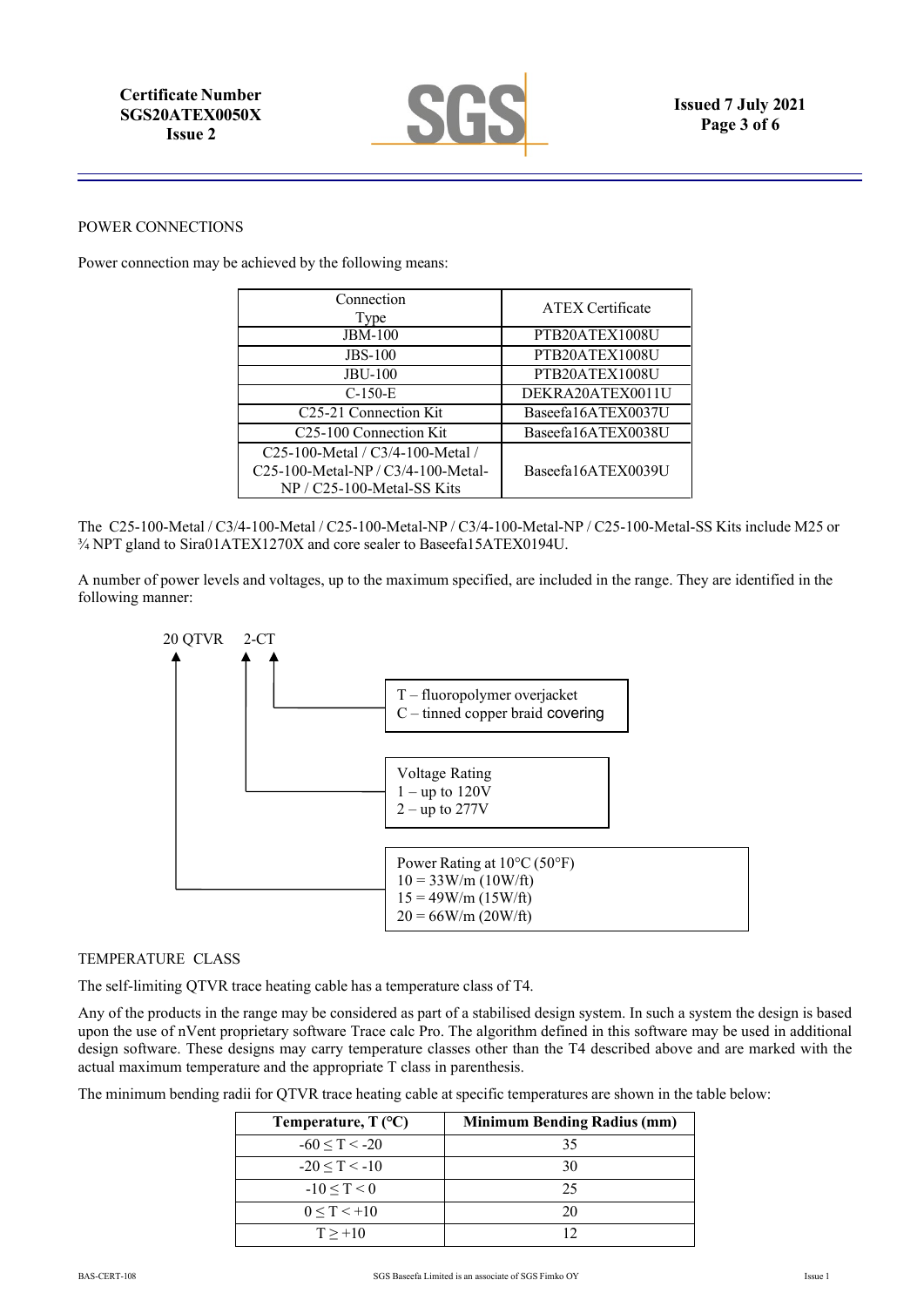#### **16 Report Number**

See Certificate History.

#### **17 Specific Conditions of Use**

- 1. The following limiting temperature for the end seals and splices shall not be exceeded:
	- +110°C for the S-20 and E-20 +150°C for the C-150-E, S-150 and E-150
- 2. The end seals, splices and power connections have the following associated ambient temperature ranges:

-60 $^{\circ}$ C to +56 $^{\circ}$ C for the E-20 and S-20 -55°C to +56°C for the T-100, JBM-100, JBS-100, JBU-100 and E-100 -40°C to +56°C for the JBS-100-L, JBM-100-L and JBU-100-L -55 $^{\circ}$ C to +55 $^{\circ}$ C for the C-150-E, S-150 and E-150  $-40^{\circ}$ C to  $+40^{\circ}$ C for the E-100-L -55°C to +110°C for the C25-21 and C25-100 -60°C to +180°C for the C25-100-Metal / C3/4-100-Metal / C25-100-Metal-NP / C3/4-100-Metal-NP / C25-100- Metal-SS

- 3. The assembly of glands, splices and end terminations shall be carried out in accordance with the manufacturer's instructions.
- 4. The heating element supply circuit must include an electrical protection device in conformity with Clause 4.4 of EN 60079-30-1.
- 5. The minimum installation temperature is -60°C. The minimum bending radii at specific temperatures for the Type QTVR units are shown in the table in the equipment description.
- 6. The supply to the heating unit must be terminated in a suitably certified terminal enclosure.
- 7. The minimum installation temperature for E-20 and S-20, end seal and splice is -20°C.
- 8. The installer is to carry out a dielectric strength test on Ex equipment in which the C25-21, C25-100 and C25-100- Metal / C3/4-100-Metal / C25-100-Metal-NP / C3/4-100-Metal-NP / C25-100-Metal-SS connection kit is fitted. No dielectric breakdown shall occur. (Alternatively, an insulation resistance test may be undertaken in accordance with EN 60079-30-2).

#### **18 Essential Health and Safety Requirements**

In addition to the Essential Health and Safety Requirements (EHSRs) covered by the standards listed at item 9, the following are considered relevant to this product, and conformity is demonstrated in the report:

| <b>Clause</b> | <b>Subject</b>                                     |
|---------------|----------------------------------------------------|
| 1.2.7         | LVD type requirements                              |
| 1.2.8         | Overloading of equipment (protection relays, etc.) |
| 1.4.1         | External effects                                   |
| 1.4.2         | Aggressive substances, etc.                        |

### **19 Drawings and Documents**

New drawings submitted for this issue of certificate:

| <b>Number</b>       | Sheet | <b>Issue</b> | Date     | <b>Description</b>                                                          |
|---------------------|-------|--------------|----------|-----------------------------------------------------------------------------|
| 906567 <sup>i</sup> | of 1  |              | 05/21/21 | C25-21, C25-100 and C25-100-METAL-XX, C3/4-<br>100-METAL-XX Connection Kits |

Current drawings which remain unaffected by this issue: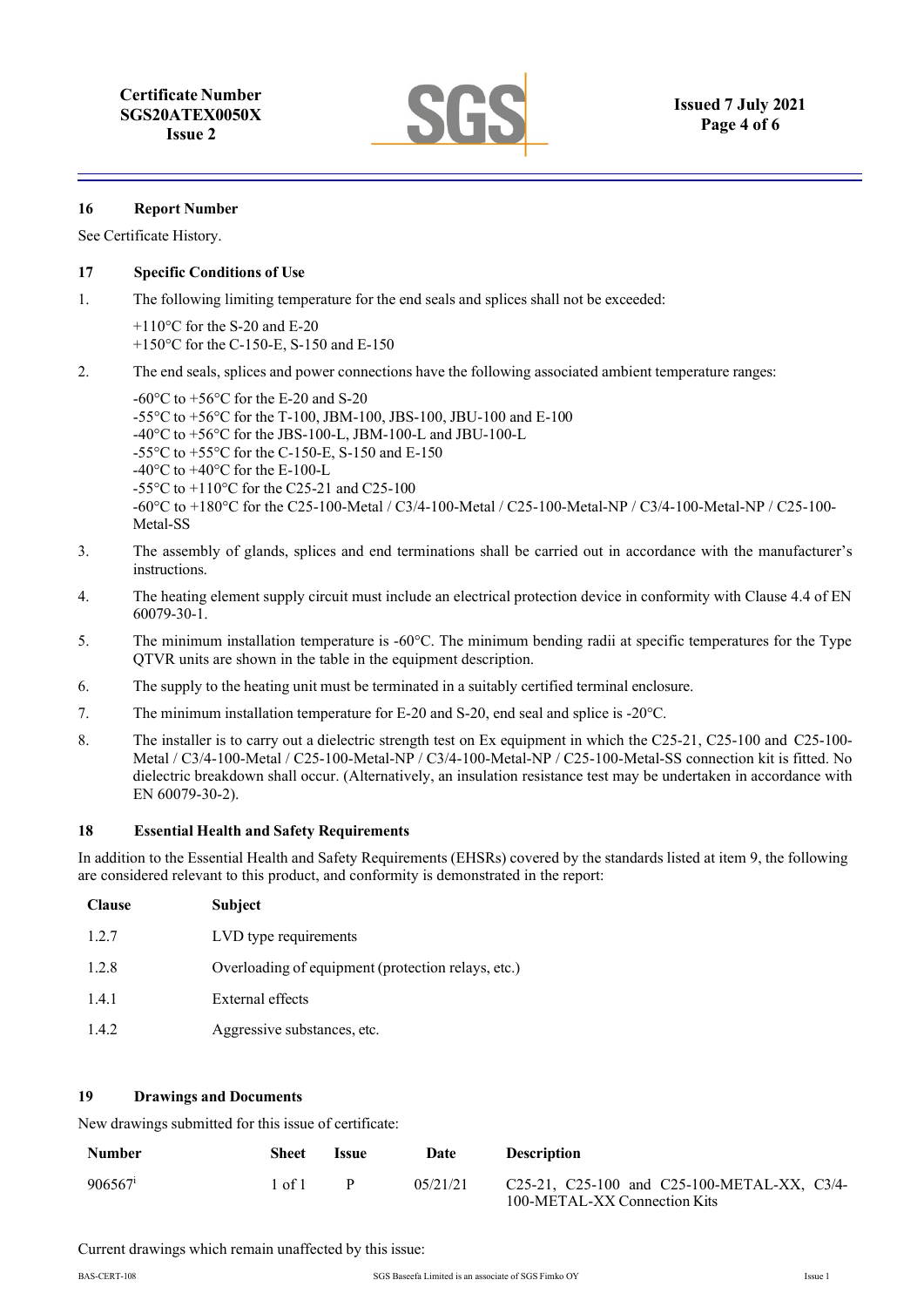

# **Issued 7 July 2021 Page 5 of 6**

| <b>Number</b>         | <b>Sheet</b> | <b>Issue</b> | Date     | <b>Description</b>                                                                        |
|-----------------------|--------------|--------------|----------|-------------------------------------------------------------------------------------------|
| $906578 - A^{iii}$    | $1$ of $1$   | N            | 01/15/21 | QTVR Heater units (European System)                                                       |
| $906794 - A^{ii}$     | $1$ of $1$   | AA           | 03/30/20 | Generic ATEX and IECEx Print Dwg for BTV-CT,<br>QTVR-CT, XTV-CT and KTV-CT Heating Cables |
| $950017 - A^{iii}$    | $1$ of $1$   | L            | 3/26/20  | QTVR-CT (Narrow/L-Watt)                                                                   |
| $950018 - A^{iii}$    | $1$ of $1$   | H            | 03/30/20 | QTVR-CT (Wide/H-Watt)                                                                     |
| 9242869 <sup>iv</sup> | 1 & 2        | $\Omega$     | 12/09/19 | $LABL$ -JBM-100-L-E                                                                       |
| 9532687 <sup>iv</sup> | 1 & 2        | Q            | 12/09/19 | $LABL-JBM-100-L-EP$                                                                       |
| $9621473^{\rm iv}$    | 1 & 2        | $\Omega$     | 12/09/19 | $LABL-JBS-100-L-E$                                                                        |
| 9777523iv             | 1 & 2        | P            | 12/09/19 | $LABL-JBS-100-L-EP$                                                                       |
| 9319676 <sup>iv</sup> | 1 & 2        | $\Omega$     | 12/09/19 | $LABL$ -JBU-100-L-E                                                                       |
| 9735898iv             | 1 & 2        | $\Omega$     | 12/09/19 | LABL-JBU-100-L-EP                                                                         |
| $908742 - Av$         | $1$ of $1$   | $\mathsf{A}$ | 2/19/20  | E-20 Heat Shrinkable End Seal Kit Cut Back<br>Dimensions                                  |
| $908743 - A^{v1}$     | $1$ of $1$   | $\mathsf{A}$ | 2/19/20  | S-20 Heat Shrinkable Splice Joint Kit Cut Back<br>Dimensions                              |

- i) This drawing is common to IECEx BAS 16.0040U, IECEx BAS 16.0041U, IECEx 16.0042U, IECEx BAS 20.0008X, IECEx BAS 20.0009X, IECEx BAS 20.0011X, IECEx BAS 20.0012X, IECEx BAS 20.0013X, IECEx BAS 20.0014X, Baseefa16ATEX0037U, Baseefa16ATEX0038U, Baseefa16ATEX0039U, SGS20ATEX0045X, SGS20ATEX0046X, SGS20ATEX0048X, SGS20ATEX0049X, SGS20ATEX0050X, SGS20ATEX0051X and is held with IECEx BAS 16.0040U.
- ii) These drawings are common to IECEx BAS 20.0008X, IECEx BAS 20.0009X, IECEx BAS 20.0011X, IECEx BAS 20.0012X, IECEx BAS 20.0013X, IECEx BAS 20.0014X, SGS20ATEX0045X, SGS20ATEX0046X, SGS20ATEX0048X, SGS20ATEX0049X, SGS20ATEX0050X, SGS20ATEX0051X and are held with IECEx BAS 20.0008X.
- iii) These drawings are common to IECEx BAS 20.0013X, SGS20ATEX0050X and are held with IECEx BAS 20.0013X.
- iv) These drawings are common to IECEx BAS 20.0008X, IECEx BAS 20.0011X, IECEx BAS 20.0012X, IECEx BAS 20.0013X, IECEx BAS 20.0014X, SGS20ATEX0045X, SGS20ATEX0048X, SGS20ATEX0049X, SGS20ATEX0050X, SGS20ATEX0051X and are held with IECEx BAS 20.0008X.
- v) These drawings are common to IECEx BAS 20.0010X, IECEx BAS 20.0011X, IECEx BAS 20.0013X, SGS20ATEX0047X, SGS20ATEX0048X, SGS20ATEX0050X and are held with IECEx BAS 20.0010X.
- vi) These drawings are common to IECEx BAS 20.0011X, IECEx BAS 20.0013X, SGS20ATEX0048X, SGS20ATEX0050X and are held with IECEx BAS 20.0011X.

| Certificate No.        | Date             | <b>Comments</b>                                                                                                                                                                                                                                                                                                                                                                                                                                                                                                               |
|------------------------|------------------|-------------------------------------------------------------------------------------------------------------------------------------------------------------------------------------------------------------------------------------------------------------------------------------------------------------------------------------------------------------------------------------------------------------------------------------------------------------------------------------------------------------------------------|
| SGS20ATEX0050X         | 19 October 2020  | The release of the prime certificate. The associated test and<br>against the requirements of EN<br>60079-<br>assessment<br>0:2012+A11:2013, EN IEC 60079-7:2015+A1:2018, EN 60079-<br>18:2015+A1:2017, EN 60079-30-1:2017 and EN 60079-31:2014 is<br>documented in Test Report No. GB/BAS/ExTR20.0031/00.                                                                                                                                                                                                                     |
| SGS20ATEX0050X Issue 1 | 11 February 2021 | To assess the QTVR range of self-regulating trace heating systems<br>against EN IEC 60079-0:2018, introduce the low profile power<br>connection, splice and end seal kits, types C-150-E, S-150 and E-150<br>afforded DEKRA20ATEX0011U, minor amendments to the product<br>description, to change the product name to "QTVR Range of Self-<br>Regulating Trace Heating Systems" and to amend the Specific<br>Conditions of Use. The associated test and assessment is documented<br>in Test Report No. GB/BAS/ExTR21.0006/00. |

# **20 Certificate History**